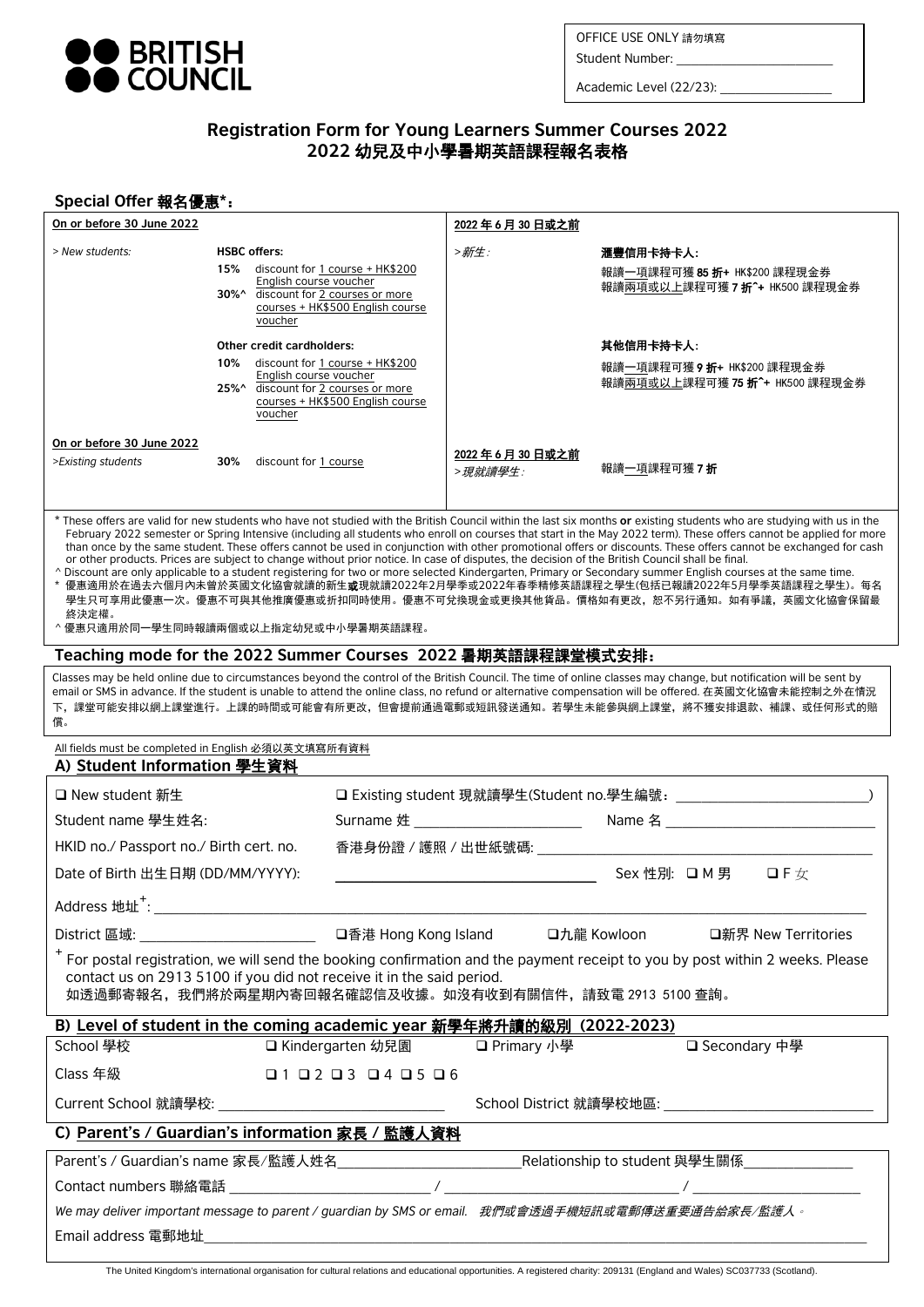

**D) Course choice details** 選讀課程資料

OFFICE USE ONLY 請勿填寫

Student Number:

Academic Level (22/23):

#### **Course 1** 課程一 **Course 2** 課程二 Course Name 課程名稱: Days 上課日期:  $\Box$  Wed class  $\Box$  Fri class  $\Box$  Sat class  $\Box$  Sun class  $\Box$  Wed & Fri class  $\Box$  Tue & Thu class □ Tue & Wed & Thu class Time 上課時間: Course Period 課程日期: □ JUL □ AUG Venue 上課地點: Admiralty Course Name 課程名稱: Days 上課日期:  $\Box$  Wed class  $\Box$  Fri class  $\Box$  Sat class  $\Box$  Sun class  $\Box$  Wed & Fri class  $\Box$  Tue & Thu class **□** Tue & Wed & Thu class Time 上課時間: Course Period 課程日期: JUL AUG Venue 上課地點: Admiralty **Course 3** 課程三 **Course 4** 課程四 Course Name 課程名稱: Days 上課日期:  $\Box$  Tue & Thu class  $\Box$  Fri class  $\Box$  Sat class  $\Box$  Sun class  $\Box$  Wed & Fri class  $\Box$  Tue & Thu class Tue & Wed & Thu class Time 上課時間: Course Period 課程日期: □ JUL □ AUG Venue 上課地點: Admiralty Course Name 課程名稱: Days 上課日期:  $\Box$  Tue & Thu class  $\Box$  Fri class  $\Box$  Sat class  $\Box$  Sun class  $\Box$  Wed & Fri class  $\Box$  Tue & Thu class Tue & Wed & Thu class Time 上課時間: Course Period 課程日期: □ JUL □ AUG Venue 上課地點: Admiralty

## **E) Payment methods** 付款方法

Please send this form together with a copy of your student identity card or proof of the class you are in at your own school. 請連同校內學生證或手冊影印本辦理報名手續。

□ Online payment 網上付款 (Full payment only 只適用於一次性付款)

Please provide your email address for receiving payment details 請提供電郵以供接收付款詳情。

### **Email** 電郵 :

Note: Online payment is not applicable for American Express. We will send the payment details to the above email. Please complete the payment within 3 days, otherwise the place would not be confirmed. Please contact us on 2913 5100 if you do not receive an email from us within 10 working days.

注意: 網上付款不適用於美國運通卡。本會將電郵付款鏈結予你進行付款。請於 3 天內完成付款手續,否則學位不獲確認。如在 10 個工作天內仍未 收到有關付款電郵,請致電 2913 5100 查詢。

## **Postal Cheque and Credit Card Instalment\*** 郵寄支票及信用卡分期付款計劃\*

**Note:** We will contact you for payment details upon receiving this form. 我們會先與你聯絡確認付款金額及詳情。

\*Interest-free instalment plans are available for in-person registration only and with the designated HSBC and Standard Chartered Bank credit cards. The minimum amount eligible for payment by 12-month instalment plan is HK\$10,000. 享用免息分期計劃須親臨報名並使用指定的匯豐銀行 及渣打銀行信用卡報讀。十二個月免息分期計劃之最低分期付款金額為港幣 10,000 元。

## **F) Refund Policy** 退款政策

Registered courses are neither transferable nor refundable except when a course is cancelled. Any request for withdrawal due to special circumstances, once approved, will receive a credit note (valid for 1 year) for the course fee. 10 per cent of the course fee will be charged as an administration fee. Class cancellations due to teacher sickness or circumstances beyond the control of the British Council will be made up either in-centre or online. If the student is unable to attend the make-up class, no refund will be offered. Course credits (valid for 1 year) will be offered on a pro-rata basis with valid documentation. Class cancellations due to bad weather will be made up either in-centre or online. No refund will be offered for unconsumed credits under any circumstances. If make-up classes cannot be arranged, a refund on a pro-rata basis will be offered.

一經報名,除非有關課程取消,已繳學費不能轉讓或退還。因特殊情況下要求退學,若經批核,我們將收取學費的百分之十作行政費用,而學生可保留 學費餘額於一年內報讀本會其他英語課程。凡因老師生病或在英國文化協會未能控制之外在情況下而取消之課堂,本會將安排以面授或網上課堂補課。 若學生未能參與,將不獲安排退款。有關課堂之學費餘額將可保留於一年內報讀本會課程之用。學生必須遞交相關有效的證明文件並以書面形式向本會 提出申請。若本會無法安排補課,有關課堂之學費餘額將可安排退款。凡課堂因惡劣天氣情況下取消,本會將安排以面授或網上課堂補課。如同學不能 於指定時間參加補課,則有關課堂的學費將不會退回, 亦不可保留作下一次報讀本會課程之用。如本會無法安排補課,則有關課堂的學費將可保留於一 年內報讀本會課程之用。

|                 | , hereby certify that I have read and understood the attached Privacy Notice, Registration Terms |
|-----------------|--------------------------------------------------------------------------------------------------|
| and Conditions. |                                                                                                  |
| 本人              | 已閱讀、明白並同意附頁上的私隱訊息及報名條款及細則。                                                                       |

Parent's signature 家長簽署:\_\_\_\_\_\_\_\_\_\_\_\_\_\_\_\_\_\_\_\_\_\_\_\_\_\_\_\_\_\_\_\_\_\_\_ Date 日期:\_\_\_\_\_\_\_\_\_\_\_\_\_\_\_\_\_\_\_\_\_\_\_\_\_\_\_\_\_\_\_\_